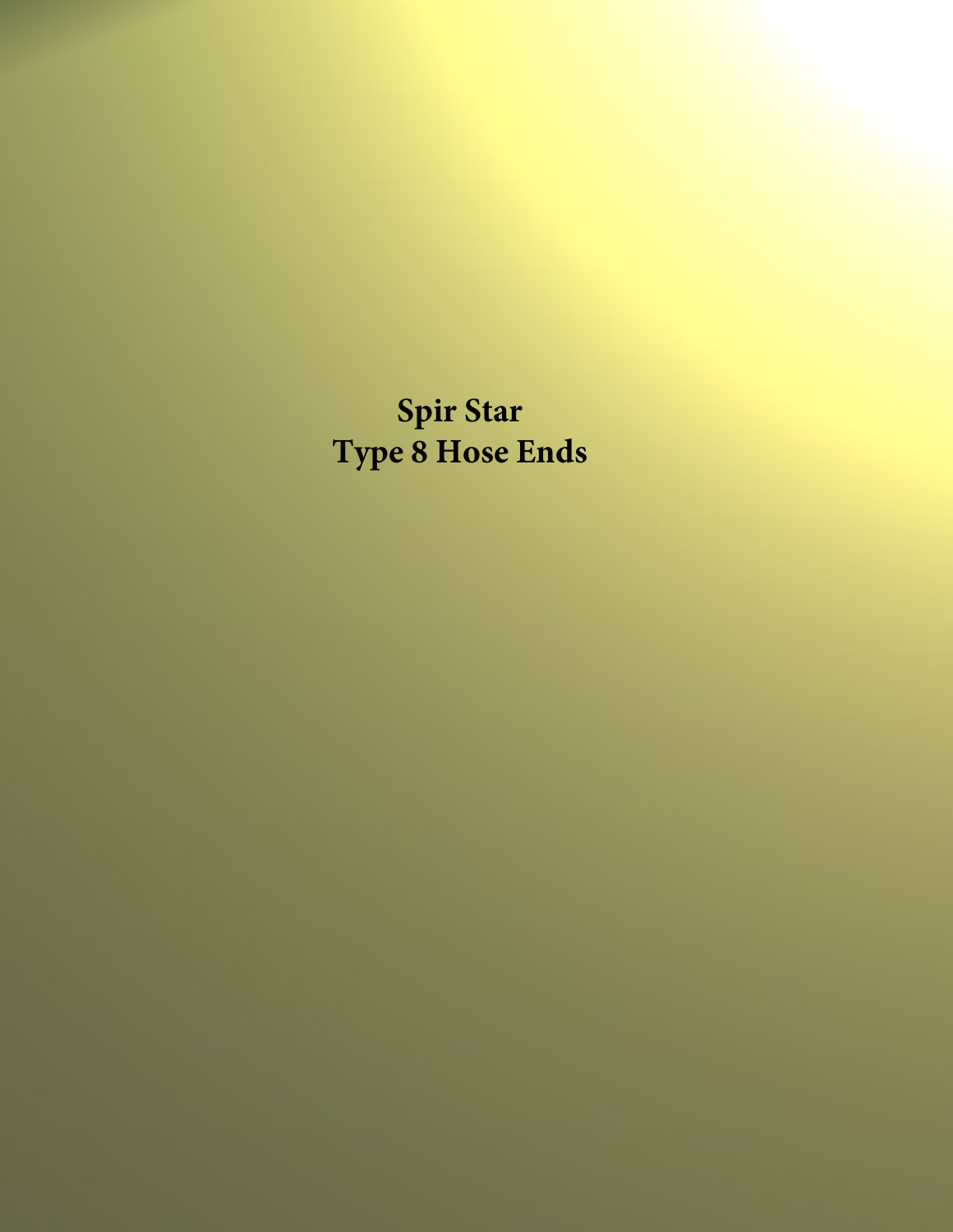## **Hose Type 4/8 Hose Ends**

## **Applications**

**Waterblast:**

**Hydraulics:**



|                   |                          |                   |            |              | Dimensions (mm) |              | <b>Sleeve</b>            |               |
|-------------------|--------------------------|-------------------|------------|--------------|-----------------|--------------|--------------------------|---------------|
| Part no.          | <b>Thread</b>            | <b>Material</b>   |            | $\mathsf{A}$ | B               | $\mathsf{C}$ | ೪                        |               |
| <b>Sleeve</b>     |                          |                   |            |              |                 |              |                          |               |
| 10480102          | $\overline{\phantom{a}}$ | Steel             |            | 19,5         | 49              |              |                          |               |
|                   |                          |                   |            |              |                 |              |                          |               |
|                   |                          |                   |            |              | Dimensions (mm) |              |                          |               |
| Part no.          | <b>Thread</b>            | <b>Material</b>   | <b>Nut</b> | A            | B               | $\mathsf{C}$ | ೪                        | <b>Insert</b> |
| <b>HP</b> fitting |                          |                   |            |              |                 |              |                          |               |
| 40460204C         | I/4"x28UNF LH            | Stainless steel - |            | 1,8          | 82              | 4            | $\blacksquare$           |               |
| 40460224C         | 3/8"x24UNF LH            | Stainless steel - |            | 1,8          | 90              | 20           | $\overline{\phantom{a}}$ |               |

|                             |               |            |                                    |     | Dimensions (mm) |                 |                          |    | <b>Insert</b>     |
|-----------------------------|---------------|------------|------------------------------------|-----|-----------------|-----------------|--------------------------|----|-------------------|
| Part no.                    | <b>Thread</b> | Material   | <b>Nut</b>                         | A   |                 | B               | C                        | ೪  |                   |
| <b>Type M female swivel</b> |               |            |                                    |     |                 |                 |                          |    |                   |
| 20460644C                   | 9/16"x18UNF   |            | Stainless steel 50560605, 50560601 | 1,8 |                 | 63              | $\overline{\phantom{0}}$ | 22 |                   |
|                             |               |            |                                    |     |                 | Dimensions (mm) |                          |    | <b>Swivel nut</b> |
| Part no.                    | <b>Thread</b> | Material   | <b>Relief bores</b>                | A   |                 | B               | C                        | ೪  |                   |
| <b>Swivel nut</b>           |               |            |                                    |     |                 |                 |                          |    |                   |
| 50560601                    | 9/16"x18UNF   | Steel      | I radial                           | 9,2 |                 | 18              | 4                        | 22 |                   |
| 50560605                    | 9/16"x18UNF   | AISI 316Ti | radial                             | 9,2 |                 | 18              | 4                        | 22 |                   |